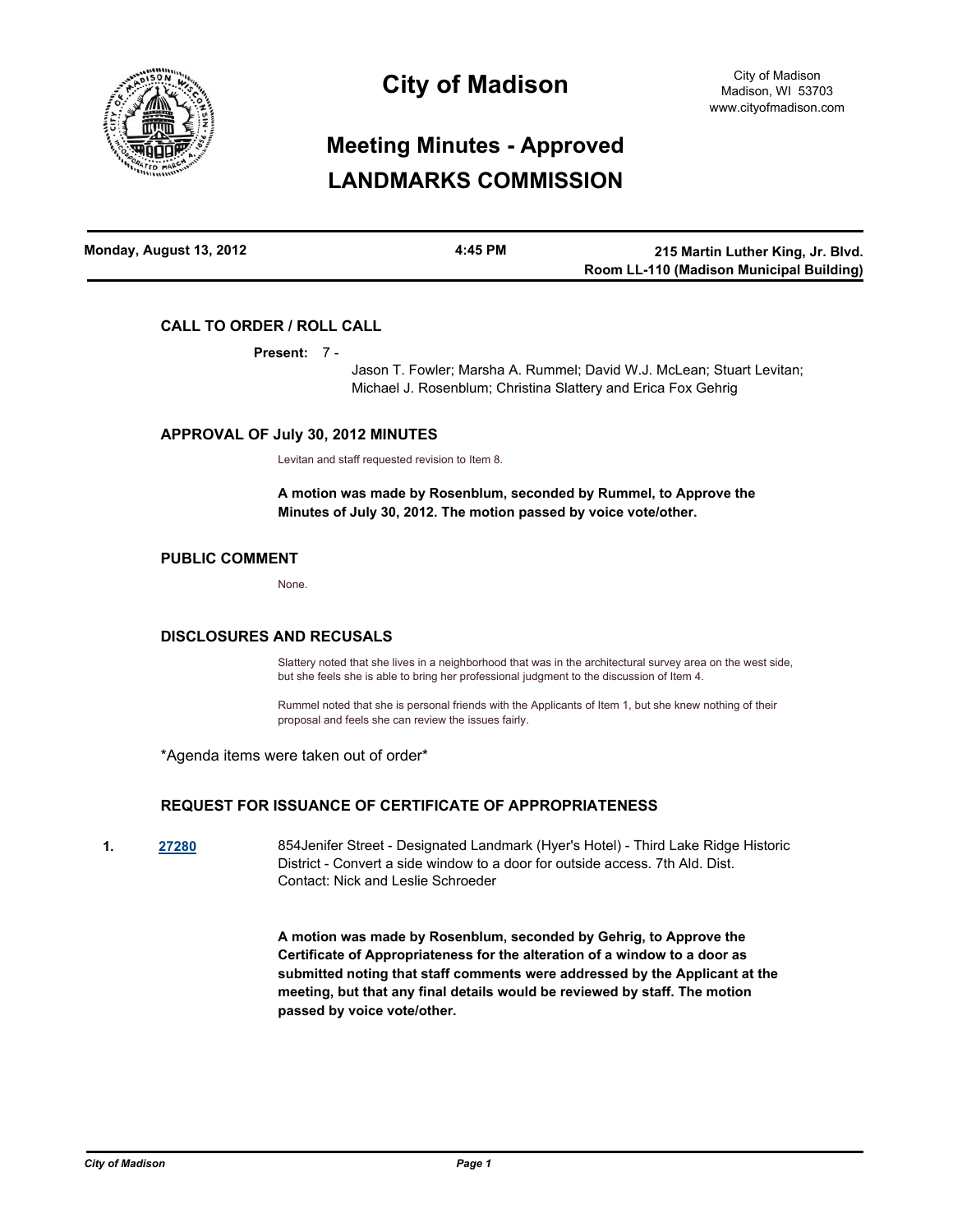#### **REGULAR BUSINESS**

**3. [27237](http://madison.legistar.com/gateway.aspx?m=l&id=/matter.aspx?key=29912)** Approving the sale of the residential structure located at 704 East Gorham Street (the "Building Improvement") within James Madison Park to Robert E. Klebba & David P. Waugh, (the "Lessees") and approving a ground lease (the "Ground Lease") for the land underneath said Building Improvement (the "Leased Land").

> **A motion was made by Rummel, seconded by McLean, to Return to Lead with the Recommendation for Approval the sale of 704 East Gorham Street to the BOARD OF ESTIMATES. The motion passed by voice vote/other.**

**4. [18755](http://madison.legistar.com/gateway.aspx?m=l&id=/matter.aspx?key=20780)** Discussion about applying for a Certified Local Government (CLG) Grant from the State of Wisconsin Historical Society.

No action taken.

**2. [27114](http://madison.legistar.com/gateway.aspx?m=l&id=/matter.aspx?key=29786)** 402 North Thornton Avenue - Designated Landmark (Tenney Park) - Removal/replacement of the Thornton Avenue Bridge. 2nd Ald. Dist. Contact: Kay Rutledge

> **A motion was made by Fowler, seconded by Rosenblum, to Approve the replacement of the bridge with the following conditions of approval:**

- **• The new concrete shall match the existing concrete color.**
- **• The approach to the bridge shall be softened.**

 **The motion passed by voice vote/other.**

**5. [25183](http://madison.legistar.com/gateway.aspx?m=l&id=/matter.aspx?key=27743)** Buildings Proposed for Demolition - 2012

**A motion was made by Gehrig, seconded by Rummel, to recommend to the Plan Commission that the Landmarks Commission strongly opposes the proposed demolition of three contributing structures in the National Register historic district for many reasons, but most importantly due to the inconsistency with the newly adopted Downtown Plan recommendations 77, 78, and 168 as well as the concern regarding the long term implications of the health of the National Register district as a whole since every demolition request is followed by another. The motion passed by voice vote/other.**

- **6. [07804](http://madison.legistar.com/gateway.aspx?m=l&id=/matter.aspx?key=8826)** Secretary's Report
	- Bascom Hill additional documentation will be reviewed at the State Historical Preservation Review Board meeting on August 24.
	- Rummel provided a Garver update. Rummel explained that the consultant will be asked to provide report findings for the entire structure instead of removing wings and retaining the core as originally advertised.